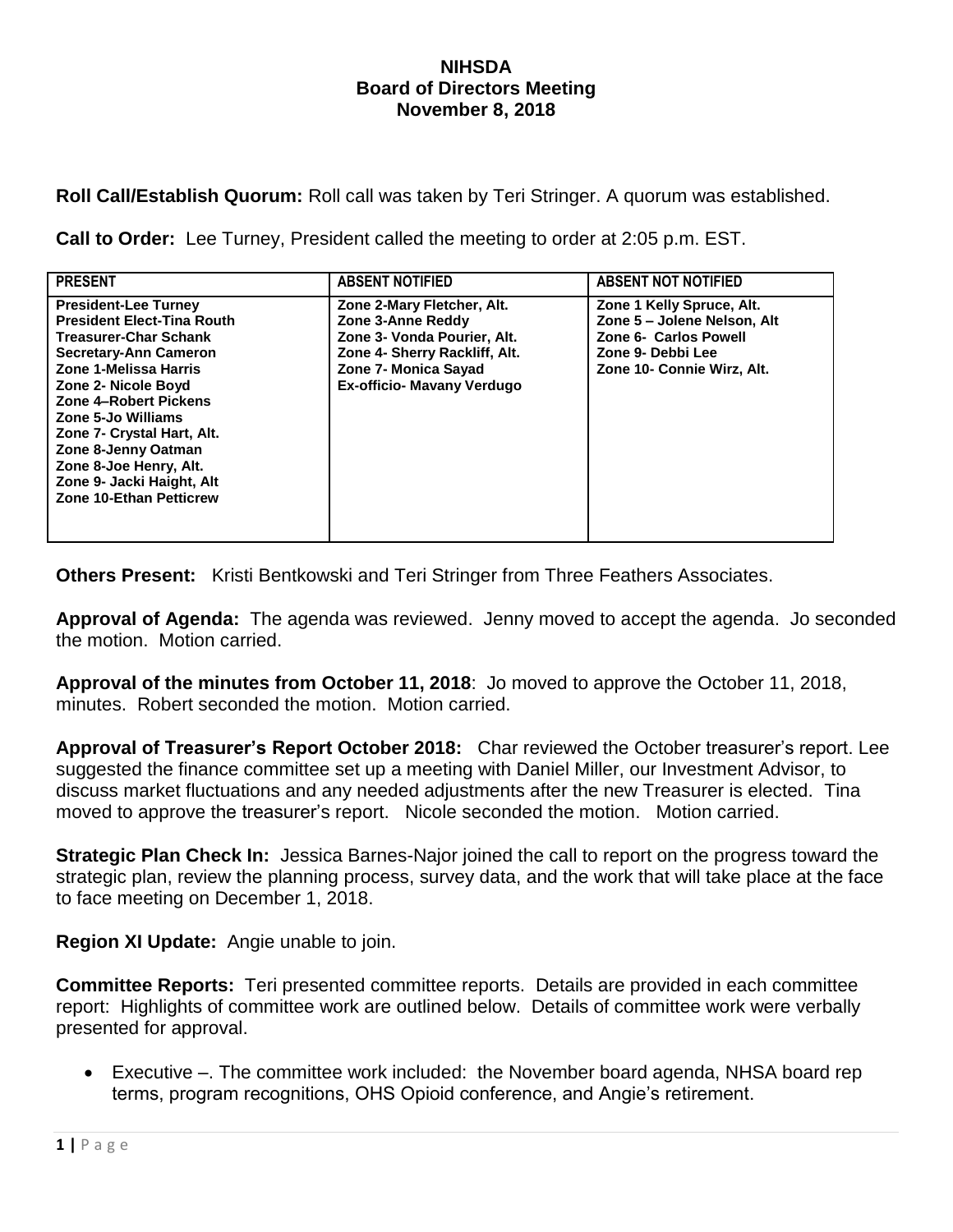- Advocacy None
- Membership None
- Governance None
- Finance Committee work included: October financials and draft 2019 operations budget.
- Education None

Robert moved to approve all committee reports including all recommended action items. Ethan seconded the motion. Motion carried.

## **General Correspondence:**

 Call with NHSA to debrief about the elections. Teri and Kristi will report at the face to face meeting.

**MCS Assessment:** Lee explained that the MCS evaluation results were being used to help in the development of the strategic plan.

**Membership Survey:** The membership survey results will be used to help develop the strategic plan.

## **Other New Business**:

**Recess until Nov. 30th:** Jo motioned to recess. Tina seconded the motion. Motion carried.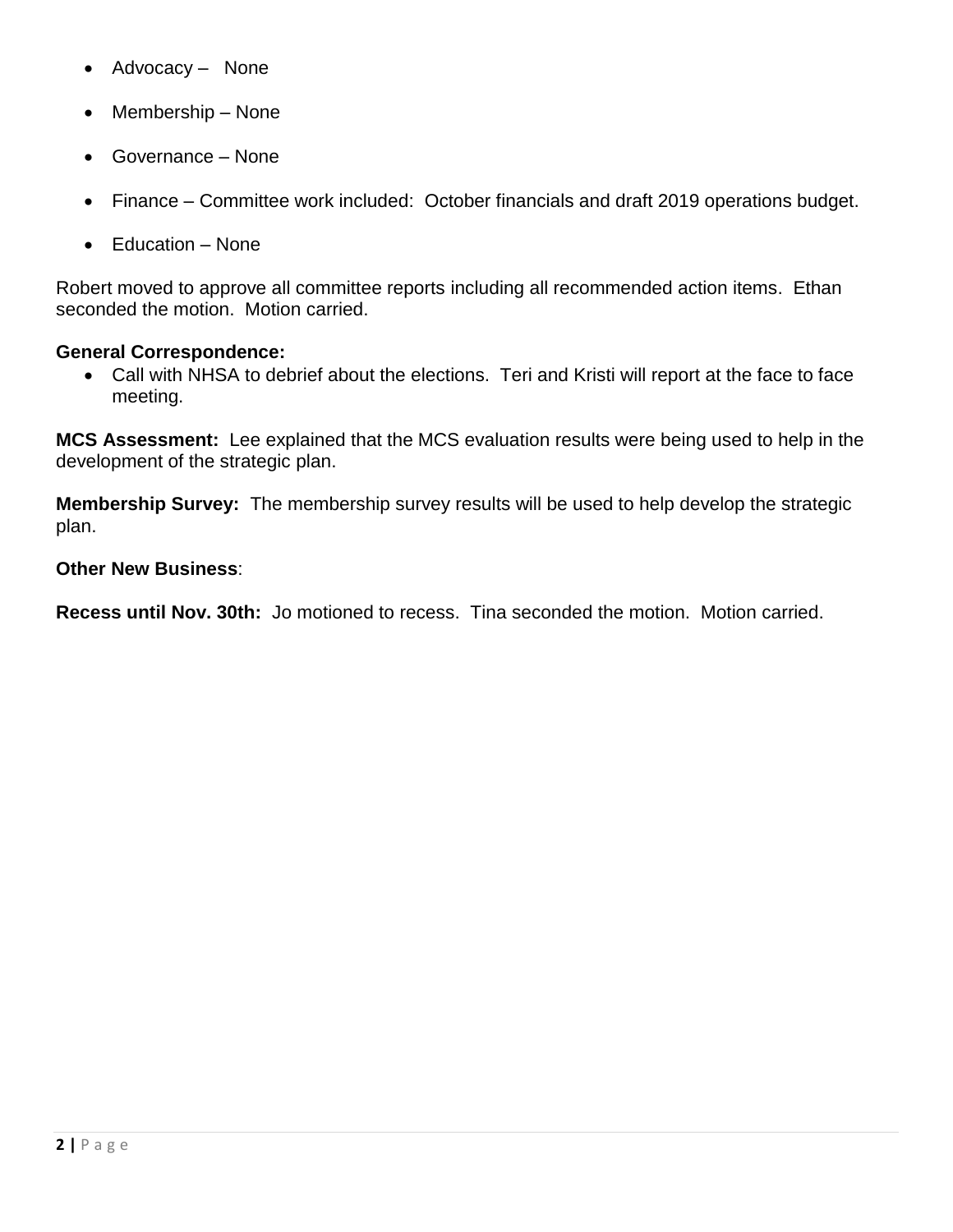**Roll Call/Establish Quorum:** Roll call was taken by Ann Cameron. A quorum was established.

**Call to Order:** Lee Turney, President called the meeting to order at 2:00 p.m. EST.

| <b>PRESENT</b>                                                                                                                                                                                                                                                                                                                                                                                                                                                                | <b>ABSENT NOTIFIED</b>                                                                                                                                                                      | <b>ABSENT NOT NOTIFIED</b> |
|-------------------------------------------------------------------------------------------------------------------------------------------------------------------------------------------------------------------------------------------------------------------------------------------------------------------------------------------------------------------------------------------------------------------------------------------------------------------------------|---------------------------------------------------------------------------------------------------------------------------------------------------------------------------------------------|----------------------------|
| <b>President-Lee Turney</b><br><b>President Elect-Tina Routh</b><br>Treasurer-Char Schank<br>Secretary-Ann Cameron<br>Zone 1-Melissa Harris<br>Zone 2- Nicole Boyd<br>Zone 4-Robert Pickens<br>Zone 4- Sherry Rackliff, Alt.<br>Zone 5-Jo Williams<br>Zone 6- Carlos Powell<br>Zone 6- Vacant, Alt.<br>Zone 7- Monica Sayad<br>Zone 7- Crystal Hart, Alt.<br>Zone 8-Jenny Oatman<br>Zone 9- Jacki Haight, Alt<br><b>Zone 10-Ethan Petticrew</b><br>Zone 10- Connie Wirz, Alt. | Zone 2-Mary Fletcher, Alt.<br>Zone 3-Anne Reddy<br>Zone 3- Vonda Pourier, Alt.<br>Zone 5 - Jolene Nelson, Alt.<br>Zone 8-Joe Henry, Alt.<br>Zone 9- Debbi Lee<br>Ex-officio- Mavany Verdugo | Zone 1 Kelly Spruce, Alt.  |

**Others Present:** Kristi Bentkowski and Teri Stringer from Three Feathers Associates.

**Approval of Agenda:** The agenda was reviewed. Jo moved to accept the agenda. Ethan seconded the motion. Motion carried.

**Transfer of Leadership:** Lee presented Char with a certificate of appreciation of service on the NIHSDA board. The president position was transferred to Tina Routh.

**Zone Updates:** Each Zone representative shared activities, issues and concerns from the zones. Some items discussed included: the short timeline to submit applications, ACES, qualified staff/cohort for practice based coaching, facilities, homelessness, and inequity in state funding to tribal programs, focusing on language and culture – possible summit.

**2018 Conference Report:** The final conference report was reviewed including participants, donations, fundraising, training, special events and budget.

**Proposed committee meeting schedule:** The quarterly committee meeting schedule was reviewed, committee assignments, 2019 board meeting schedule and operations calendar. New outlook appointments will be emailed.

**Board contracts, code of conduct and Info form:** Board member descriptions were reviewed, board contracts signed and submitted, the code of conduct was reviewed and the contact information forms were completed.